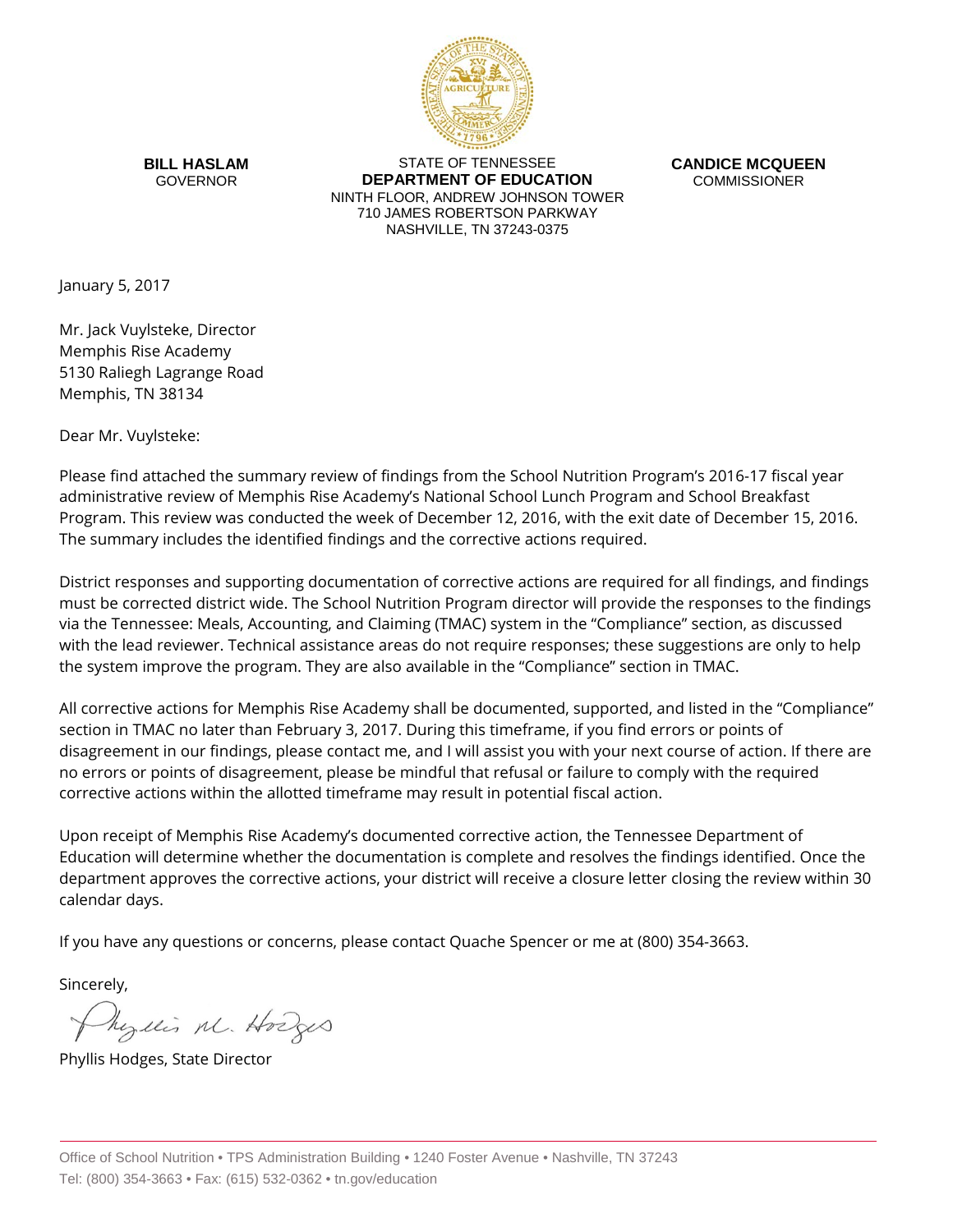

## **Memphis Rise Academy (C313)**

**Review ID: 1153**

## **Exit Conference Date: 12/15/2016**

Review Year: 2017

Month of Review: October

Lead Reviewer: Chris Crutcher

|      | <b>Findings</b> |                            |                                   |
|------|-----------------|----------------------------|-----------------------------------|
| Area | ID              | <b>Finding Description</b> | <b>Required Corrective Action</b> |

## **SFA - Level Findings**

| 1000 - Local<br>School<br><b>Wellness Policy</b> | $V-1000$ | The local school wellness<br>policy requirements were<br>not met. The reviewed<br>policy did not include a<br>description of public<br>involvement, public<br>updates, policy leadership,<br>or an evaluation plan. The<br>Healthy, Hunger-Free Kids<br>Act of 2010added new<br>provisions for local school<br>wellness policies related to<br>implementation,<br>evaluation, and public<br>reporting on progress of<br>local school wellness<br>policies. | Visit https://www.fns.usda.gov/tn/local-school-<br>wellness-policyto review required content, and<br>revise the local school wellness policy to include<br>the required content.<br>Attach the revised policy to demonstrate<br>compliance with the minimum requirements. |
|--------------------------------------------------|----------|------------------------------------------------------------------------------------------------------------------------------------------------------------------------------------------------------------------------------------------------------------------------------------------------------------------------------------------------------------------------------------------------------------------------------------------------------------|---------------------------------------------------------------------------------------------------------------------------------------------------------------------------------------------------------------------------------------------------------------------------|
| $1200 -$<br>Professional<br>Standards            | $V-1200$ | The school nutrition<br>program director did not<br>meet the required food<br>safety training<br>requirement. The Healthy,<br>Hunger-Free Kids Act of<br>2010 (HHFKA) requires new<br>program directors to<br>receive at least eight hours<br>of food safety training<br>within 30 days of the<br>employee's start date.                                                                                                                                   | Complete an eight hour food safety training<br>before the end of the school year.<br>Attach a certificate of completion to demonstrate<br>compliance with the professional standards final<br>rule.                                                                       |
| $1200 -$                                         | $V-1200$ | The school nutrition                                                                                                                                                                                                                                                                                                                                                                                                                                       | Research additional training opportunities and                                                                                                                                                                                                                            |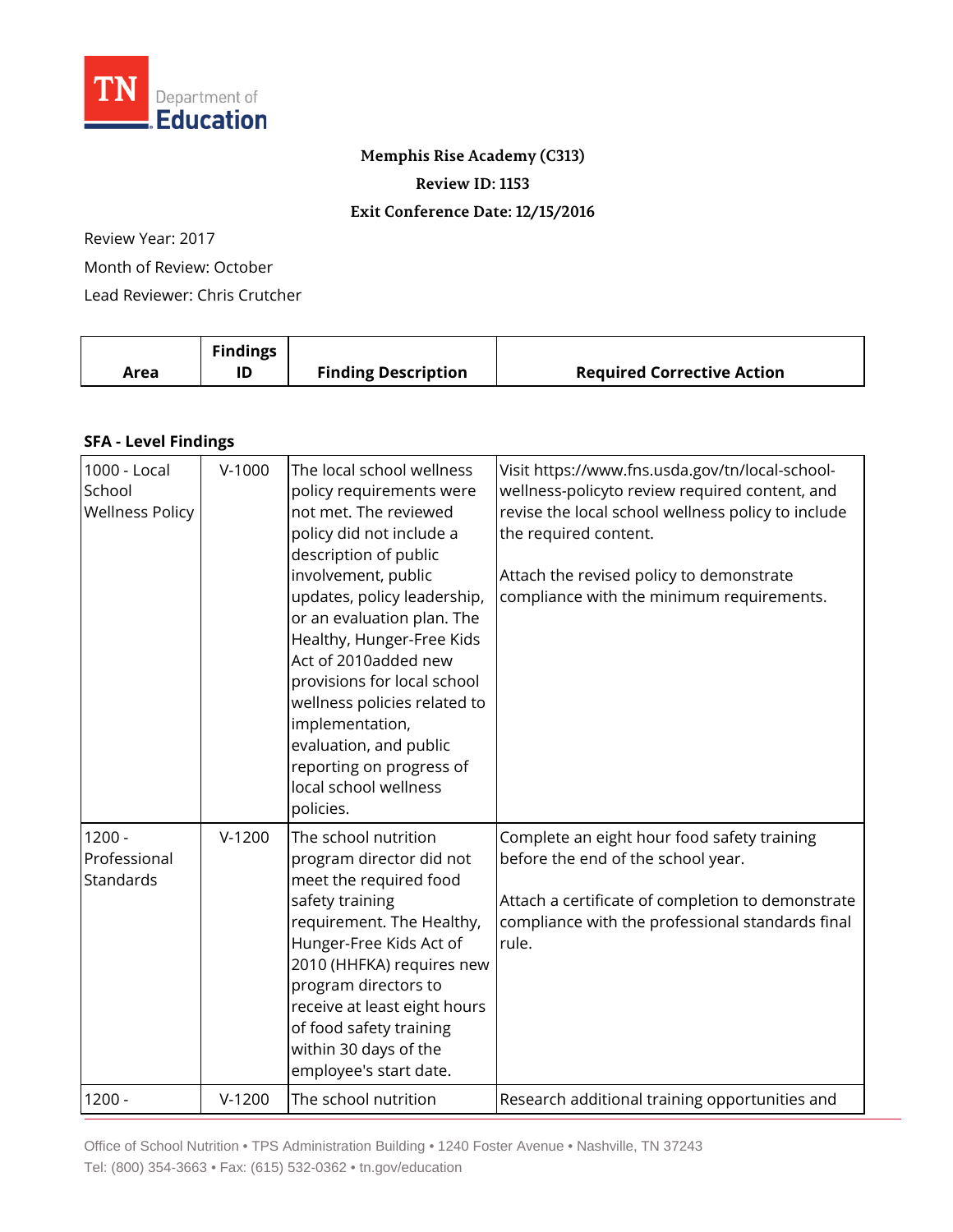

| Professional<br>Standards                              |          | program director did not<br>meet the required annual<br>training hours, nor was a<br>plan available to obtain the<br>required hours. The<br>Healthy, Hunger-Free Kids<br>Act of 2010 (HHFKA)<br>requires program directors<br>to receive12 hours of<br>training annually, but the<br>director had only received<br>eight hours.                                         | create a plan for the school nutrition program<br>director to receive an additional four hours of<br>training before the end of the school year.<br>Attach the plan to demonstrate compliance with<br>the professional standards final rule.                                                                                                                   |
|--------------------------------------------------------|----------|-------------------------------------------------------------------------------------------------------------------------------------------------------------------------------------------------------------------------------------------------------------------------------------------------------------------------------------------------------------------------|----------------------------------------------------------------------------------------------------------------------------------------------------------------------------------------------------------------------------------------------------------------------------------------------------------------------------------------------------------------|
| 1600 - School<br>Breakfast and<br><b>SFSP Outreach</b> | $V-1600$ | School administration had<br>not decided whether meals<br>would be served in the<br>summer of 2017, and no<br>plans were available to<br>communicate the<br>availability and locations of<br>free meals via the Summer<br>Food Service Program<br>(SFSP).                                                                                                               | Contact the Shelby County department of<br>nutrition services to establish a connection with<br>potential SFSP sites, and create a plan to inform<br>families about the availability of free meals.<br>Attach documentation of the connection and the<br>plan to communicate with families to<br>demonstrate compliance with the SFSP outreach<br>requirement. |
| 300 - Meal<br>Counting and<br>Claiming                 | $V-0300$ | The school food authority<br>(SFA) was not following<br>their state approved<br>application. The application<br>was approved to serve<br>grades 9 through 12, but<br>was only serving grades 6<br>through 8.                                                                                                                                                            | Revise the site application in the Tennessee:<br>Meals, Accounting, and Claiming system (TMAC)<br>to reflect current operations, and submit for<br>approval.                                                                                                                                                                                                   |
| Resource<br>Management<br>Comprehensive<br>Review      | V-RMCRF  | The management<br>requirements of the<br>nonprofit school food<br>service account were not<br>met.7 CFR 210.14(f)<br>requires all revenue from<br>the sale of nonprogram<br>foods to accrue to the<br>nonprofit school food<br>service account. The<br>revenue generated from<br>the sale of adult meals was<br>being held by the point of<br>sale (POS) vendor and had | Contact the POS vendor and establish an<br>appropriate deposit schedule.<br>Attach the agreed upon schedule and proof that<br>the adult meal revenue from August through<br>December has been deposited.                                                                                                                                                       |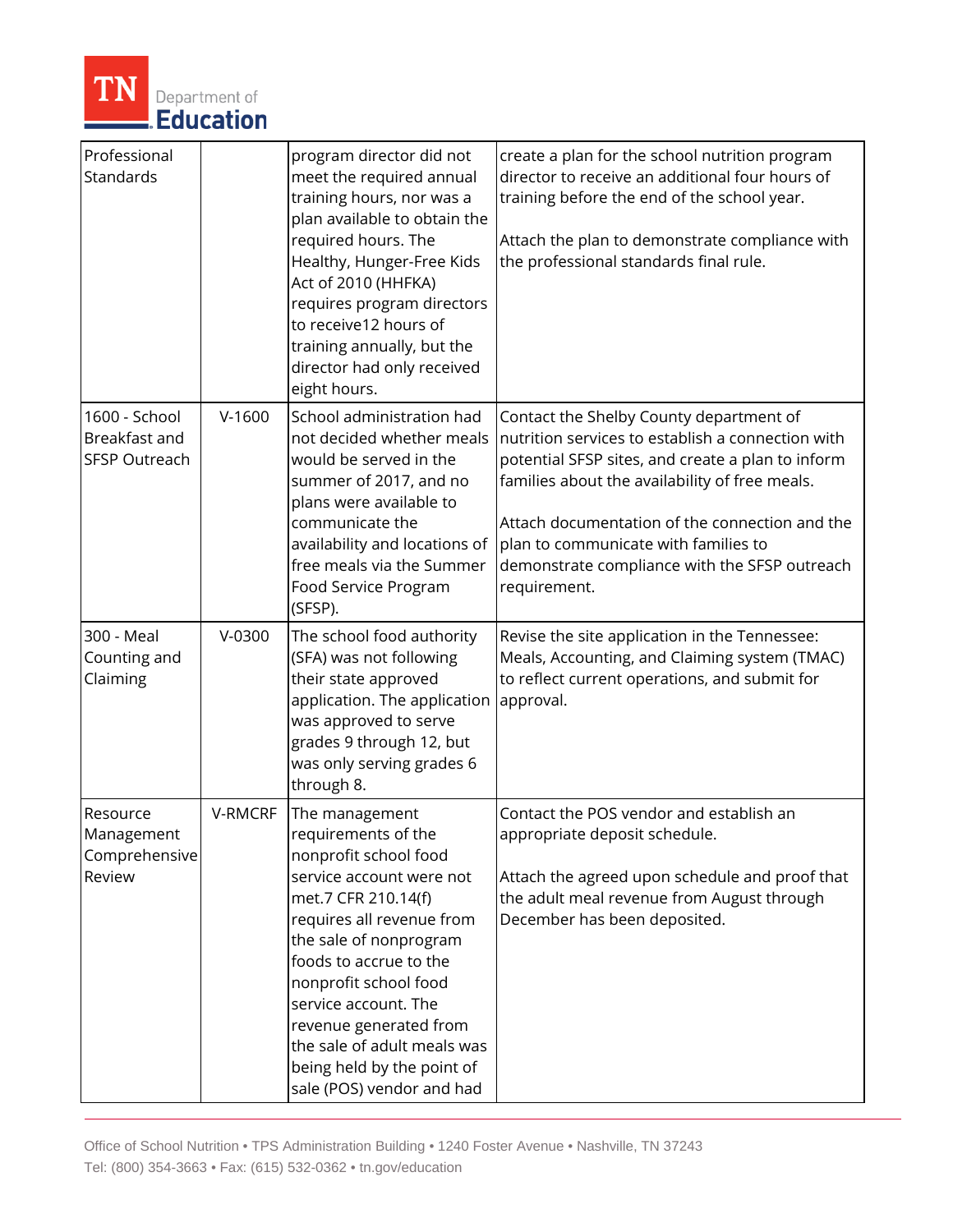

|                                                   |         | not been deposited into the<br>food service account.                                                                                                                                                                                                                                                                                                                                               |                                                                                                                                                                                                     |
|---------------------------------------------------|---------|----------------------------------------------------------------------------------------------------------------------------------------------------------------------------------------------------------------------------------------------------------------------------------------------------------------------------------------------------------------------------------------------------|-----------------------------------------------------------------------------------------------------------------------------------------------------------------------------------------------------|
| Resource<br>Management<br>Comprehensive<br>Review | V-RMCRF | The adult meal price<br>charged at lunch was not<br>sufficient to cover the<br>overall cost of the meal.<br>\$3.15 was being charged,<br>but \$3.22 should be<br>charged based on the<br>calculation outlined in FNS<br>Instruction 782-5 Rev. 1.                                                                                                                                                  | Increase the adult meal price charged at lunch<br>and attach documentation to demonstrate<br>compliance.                                                                                            |
| Resource<br>Management<br>Comprehensive<br>Review | V-RMCRF | The SFA did not assess its<br>compliance with the<br>revenue from nonprogram<br>food requirements in 7 CFR<br>210.14(f). SFAs are required<br>to determine if the percent<br>of total revenue that is<br>generated from their<br>nonprogram food sales is<br>equal to or greater than the<br>percent of total food costs<br>that are attributable to the<br>SFA's purchase of<br>nonprogram foods. | Complete the nonprogram revenue calculator<br>found<br>at http://www.tn.gov/education/article/snp-<br>revenue-from-non-program-foods<br>Attach a completed calculator to demonstrate<br>compliance. |

## **Site - Level Findings: Memphis Rise Academy (8264)**

| 1400 - Food<br>Safety | $V-1400$ | The SFA's food safety plan<br>was not implemented. The<br>employees transporting                                                                                                                                                                                                                                                                              | Retrain cafeteria staff on the hand washing and<br>glove usage SOP.                                 |
|-----------------------|----------|---------------------------------------------------------------------------------------------------------------------------------------------------------------------------------------------------------------------------------------------------------------------------------------------------------------------------------------------------------------|-----------------------------------------------------------------------------------------------------|
|                       |          | breakfast food from the<br>preparation area opened<br>the exterior doors to the<br>eighth grade building with<br>their gloves on and then<br>began serving ready-to-eat<br>foods. The food safety plan<br>requires employees to<br>wash hands and change<br>gloves anytime<br>contamination of a glove<br>might have occurred,<br>specifically after touching | Attach an agenda and signed roster of trainees as<br>documentation that this training has occurred. |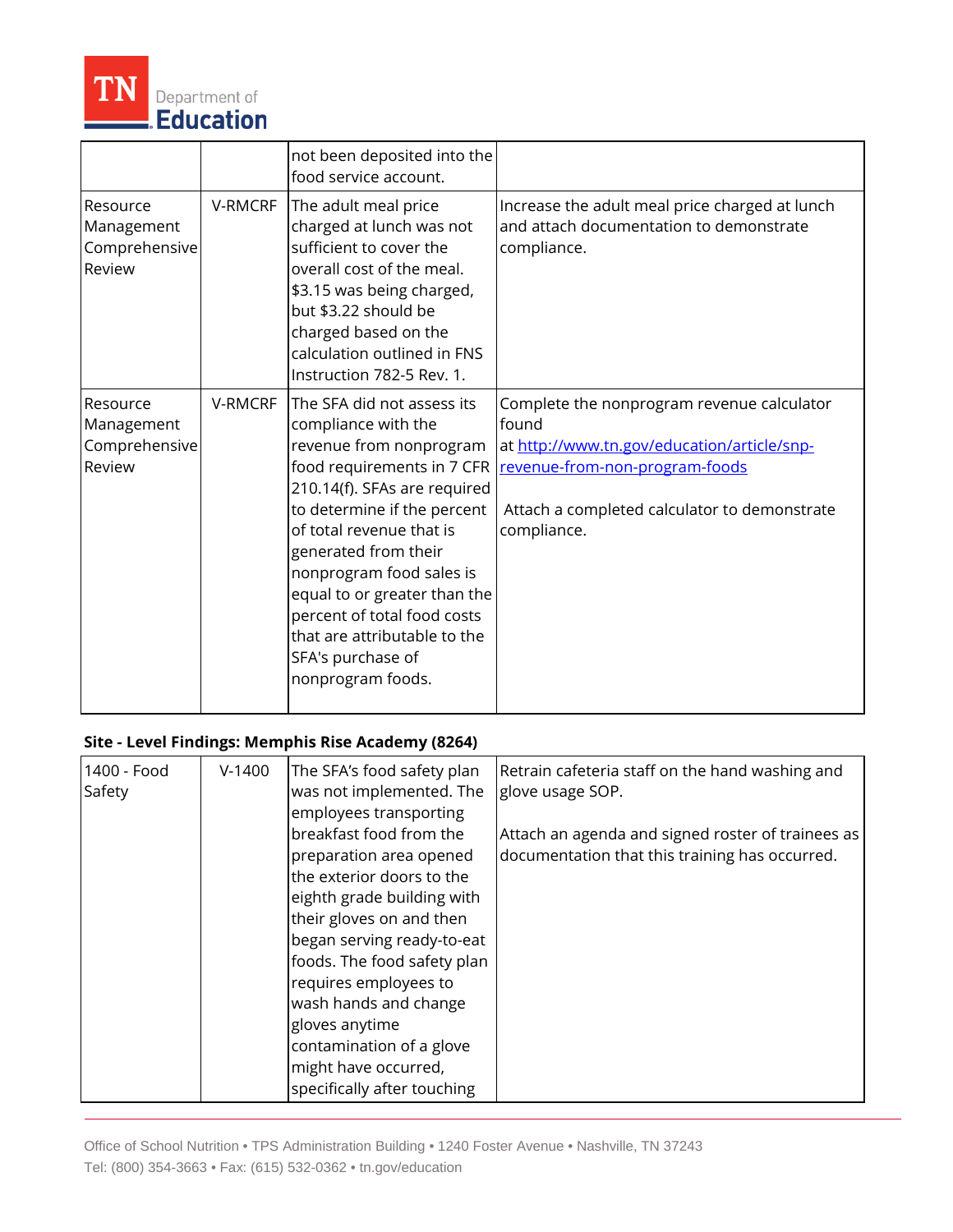

|                                                                |          | equipment (such as doors)<br>that has not been cleaned<br>or sanitized.                                                                                                                                                                                                                                                                                                                                                                                                                                                   |                                                                                                                                                                                                                                                                                                                                    |
|----------------------------------------------------------------|----------|---------------------------------------------------------------------------------------------------------------------------------------------------------------------------------------------------------------------------------------------------------------------------------------------------------------------------------------------------------------------------------------------------------------------------------------------------------------------------------------------------------------------------|------------------------------------------------------------------------------------------------------------------------------------------------------------------------------------------------------------------------------------------------------------------------------------------------------------------------------------|
| 400 - Meal<br>Components<br>and Quantities<br><b>Breakfast</b> | $V-0400$ | The production records<br>from the review period did<br>not properly indicate how<br>substitutions contributed to<br>the meal pattern. 7 CFR<br>220.8 requires production<br>records to show how the<br>meals offered contribute to<br>the required food<br>components and food<br>quantities for each<br>age/grade group every day.<br>When the planned menu<br>item ran out, a notation<br>was written that another<br>item was pulled from stock.<br>However, the product used<br>was not specifically<br>identified.  | Retrain cafeteria staff how to properly complete<br>production records when food is substituted for<br>the planned menu items.<br>Attach an agenda and signed roster of trainees as<br>documentation that this training has occurred.<br>Also, attach a breakfast production record that<br>properly documents a substituted food. |
| 400 - Meal<br>Components<br>and Quantities<br>- Lunch          | $V-0400$ | The production records<br>from the review period did<br>not properly indicate how<br>substitutions contributed to<br>the meal pattern. 7 CFR<br>210.10 requires production<br>records to show how the<br>meals offered contribute to<br>the required food<br>components and food<br>quantities for each<br>age/grade group every day.<br>When the planned menu<br>item ran out, a notation<br>was written that another<br>item was pulled from stock.<br>However, the product used<br>was not specifically<br>identified. | Retrain cafeteria staff how to properly complete<br>production records when food is substituted for<br>the planned menu items.<br>Attach an agenda and signed roster of trainees<br>as documentation that this training has occurred.<br>Also, attach a lunch production record that<br>properly documents a substituted food.     |
| 500 - Offer<br>versus Serve                                    | $V-0500$ | Offer versus Serve was not<br>implemented correctly. On<br>the day of review, the                                                                                                                                                                                                                                                                                                                                                                                                                                         | Retrain cafeteria staff on offer versus serve.<br>Attach an agenda and signed roster of trainees as                                                                                                                                                                                                                                |